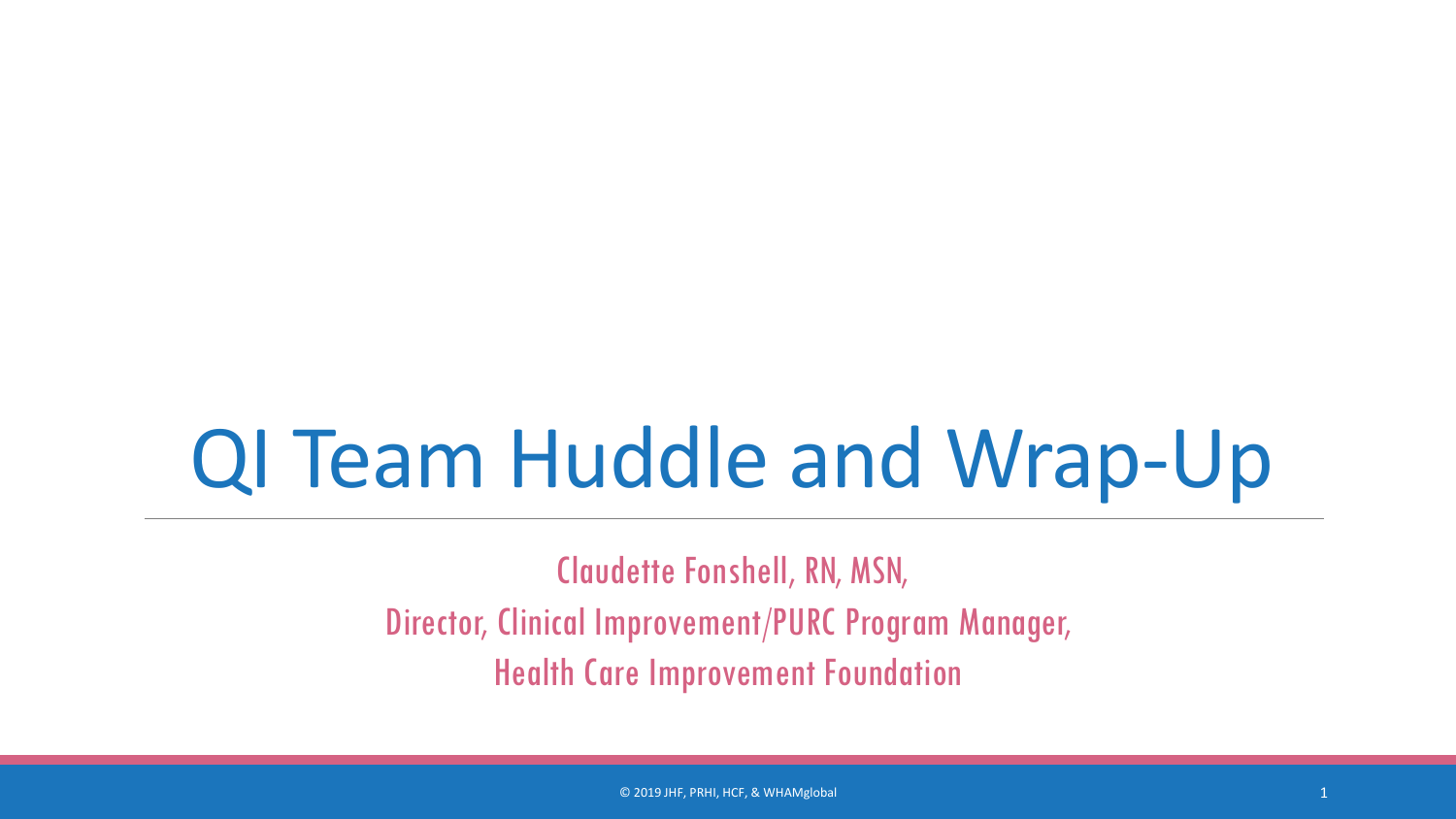## Before you leave:

- 1. Huddle with your team to ensure you have next steps for your QI project
- *2. PLEASE* complete the electronic evaluations here: https://www.whamglobal.org/september-24th-2019-learningcollaborative
	- CEU Version is for those who want CMEs, CNEs, or SW CEUs (opens on 9/25 and due 10/8)
	- Non-CEU Version is for everyone else and can be completed now
- 3. Sign the sign-in sheet on your way out if you haven't already
- 4. Place your name tags in the blue bin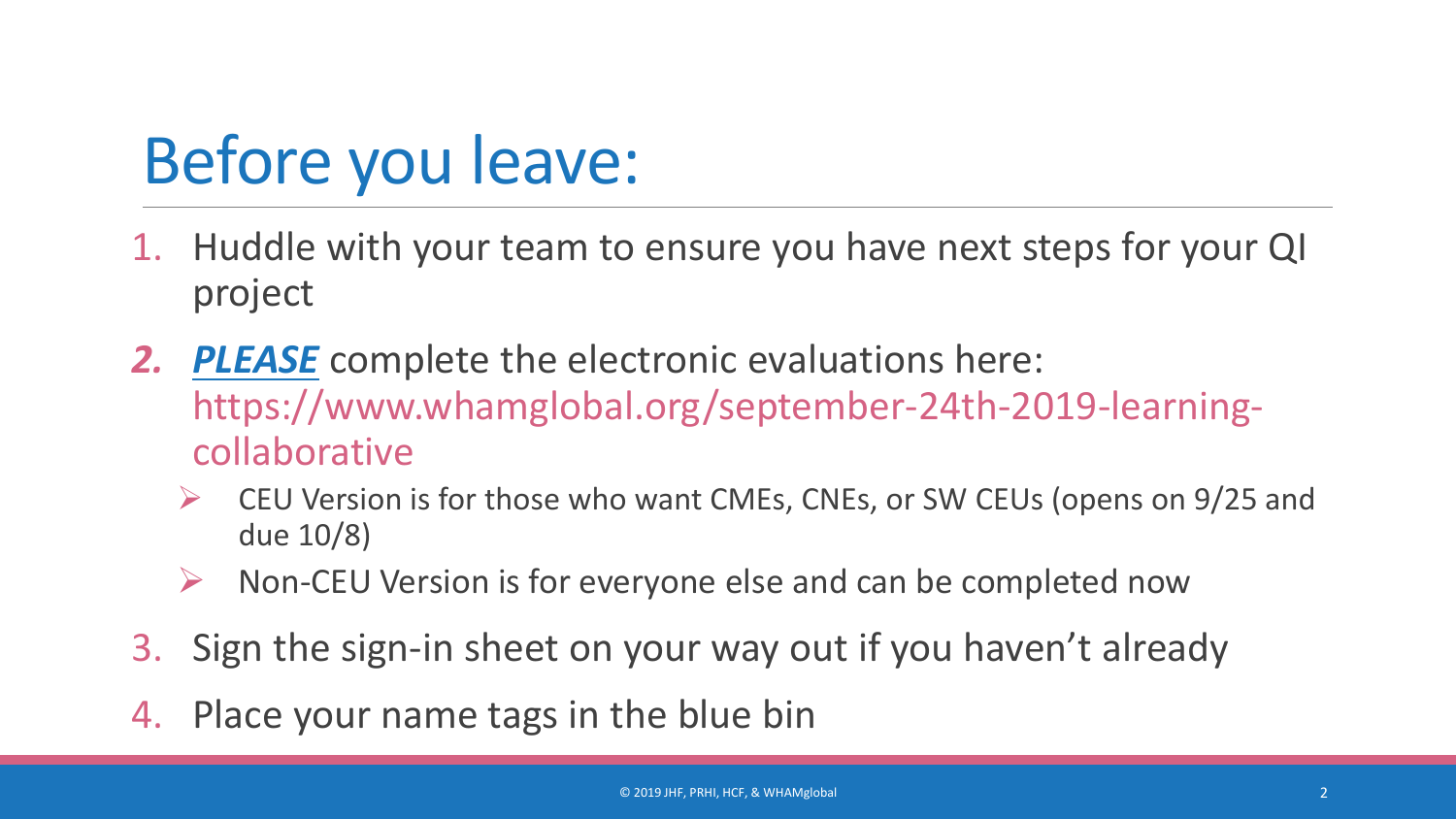## Dates & Reminders

- Register for the PA PQC Key Intervention Webinar on Immediate Access to Postpartum LARC on 11/18 from 10 am to 11 am: https://www.whamglobal.org/member-content/register-for-sessions
	- Speaker: Sara Horvath, MD, Darney/Landy Fellow, ACOG
- Register for the 12/11 PA PQC Learning Collaborative no later than 2 WEEKS prior to the session: https://www.whamglobal.org/member-content/registerfor-sessions
- Complete PA PQC MM, OUD, and NAS Surveys for April through September in October: https://www.whamglobal.org/data-collection
- **The most important thing is to continue your quality improvement work with your team! Your quality improvement coach can help!**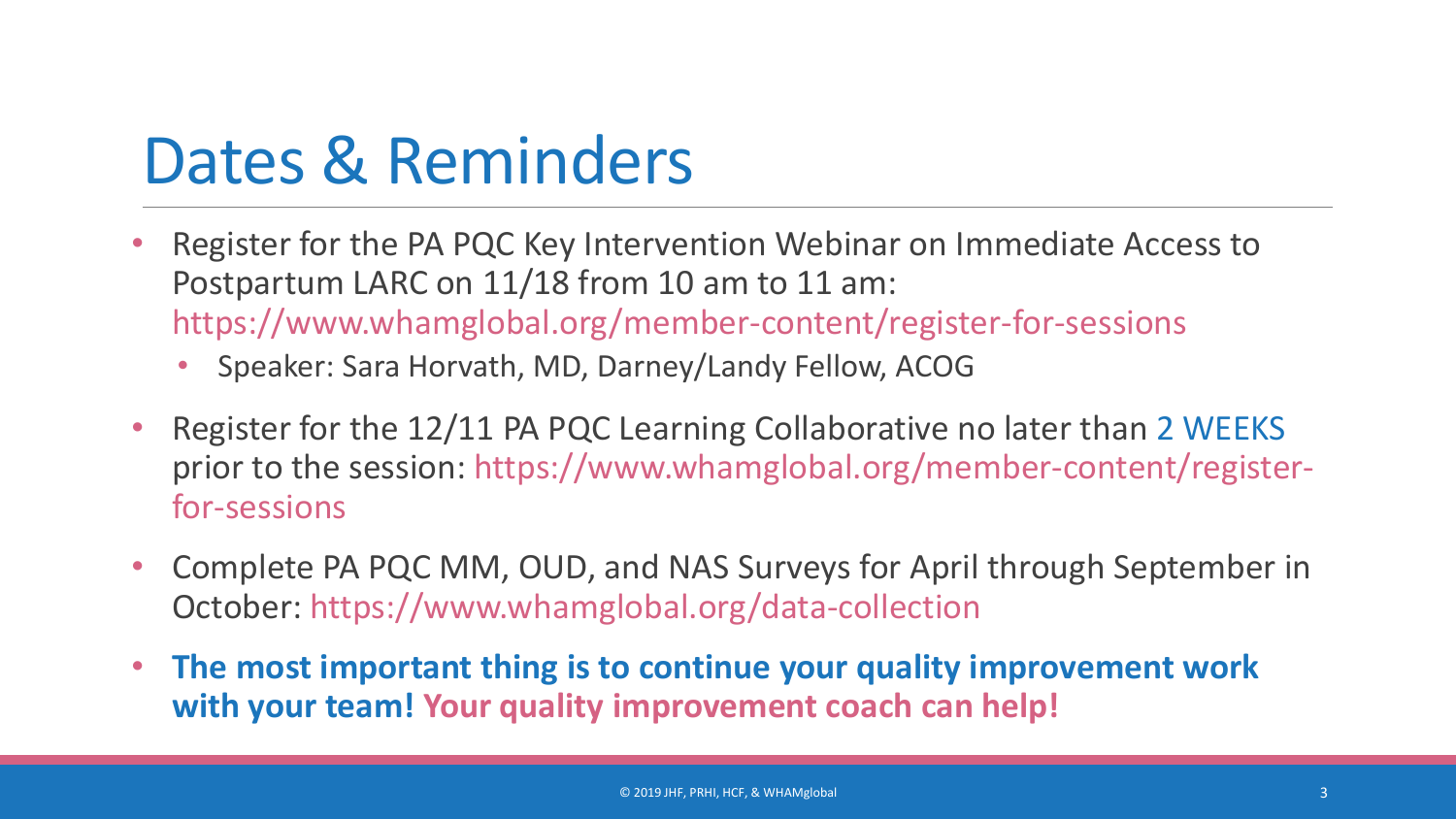## You have support!

*In collaboration with your team, the QI coach:*

- Coaches teams on how to apply QI concepts, methods, and tools
- Facilitates structured development of your team's QI plan
- Provides feedback on QI plans (including challenges)
- Discusses data collection approaches
- Connects teams to PQC materials and resources